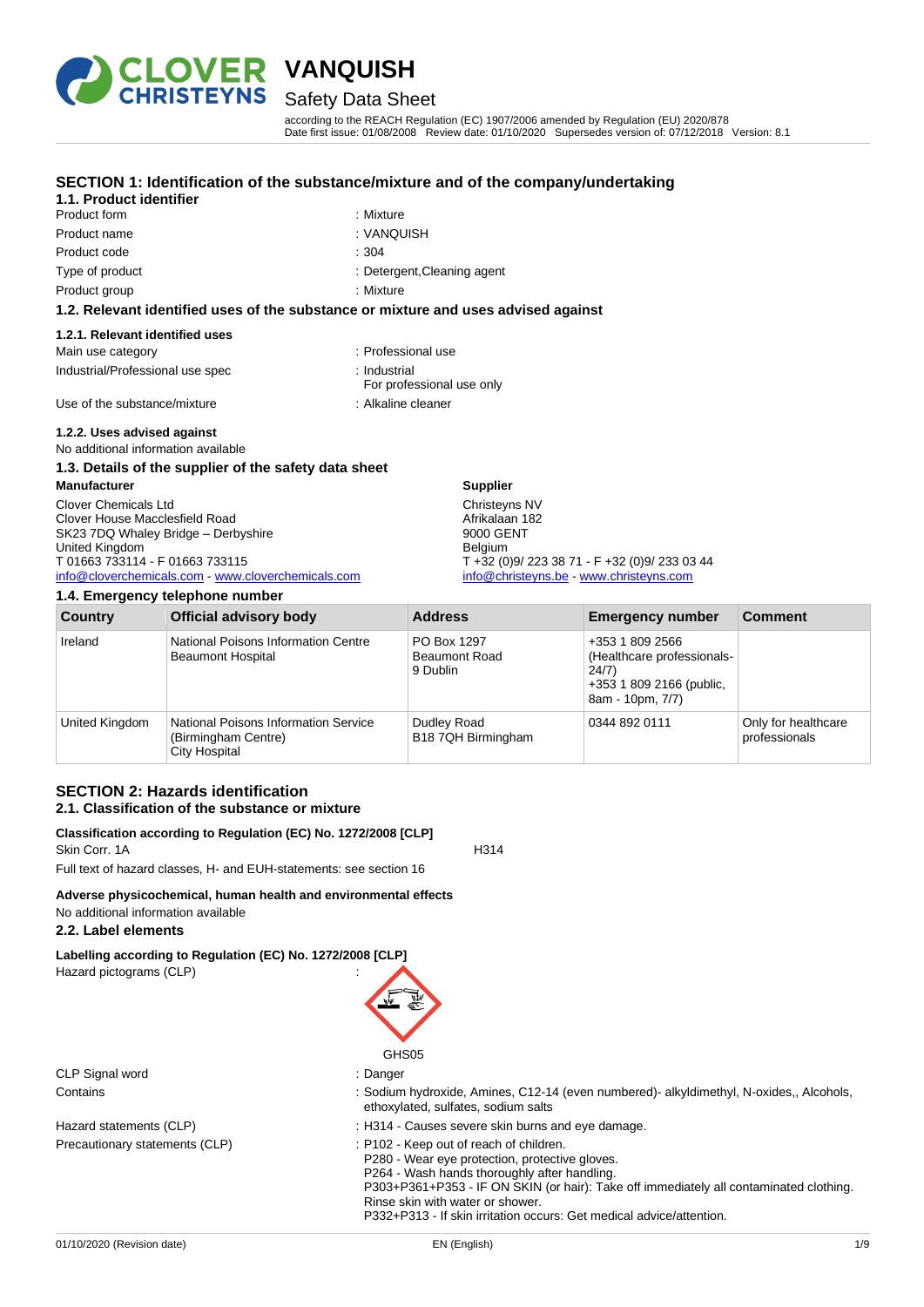## Safety Data Sheet

according to the REACH Regulation (EC) 1907/2006 amended by Regulation (EU) 2020/878

P305+P351+P338 - IF IN EYES: Rinse cautiously with water for several minutes. Remove contact lenses, if present and easy to do. Continue rinsing. P337+P313 - If eye irritation persists: Get medical advice/attention. P362 - Take off contaminated clothing. P405 - Store locked up.

#### **2.3. Other hazards**

This substance/mixture does not meet the PBT criteria of REACH regulation, annex XIII

This substance/mixture does not meet the vPvB criteria of REACH regulation, annex XIII

Contains no PBT/vPvB substances ≥ 0.1% assessed in accordance with REACH Annex XIII

#### **Component**

| Amines, C12-14 (even numbered)- alkyldimethyl, N-     | This substance/mixture does not meet the PBT criteria of REACH regulation, annex XIII  |
|-------------------------------------------------------|----------------------------------------------------------------------------------------|
| oxides, (308062-28-4)                                 | This substance/mixture does not meet the vPvB criteria of REACH regulation, annex XIII |
| Alcohols, ethoxylated, sulfates, sodium salts (68891- | This substance/mixture does not meet the PBT criteria of REACH regulation, annex XIII  |
| $ 38-3\rangle$                                        | This substance/mixture does not meet the vPvB criteria of REACH regulation, annex XIII |

The mixture does not contain substance(s) included in the list established in accordance with Article 59(1) of REACH for having endocrine disrupting properties, or is not identified as having endocrine disrupting properties in accordance with the criteria set out in Commission Delegated Regulation (EU) 2017/2100 or Commission Regulation (EU) 2018/605

#### **SECTION 3: Composition/information on ingredients**

### **3.1. Substances**

#### Not applicable

### **3.2. Mixtures**

| <b>Name</b>                                                                         | <b>Product identifier</b>                                                                                | $\frac{9}{6}$ | <b>Classification according to</b><br><b>Regulation (EC) No. 1272/2008</b><br>[CLP]                                      |
|-------------------------------------------------------------------------------------|----------------------------------------------------------------------------------------------------------|---------------|--------------------------------------------------------------------------------------------------------------------------|
| Sodium hydroxide<br>substance with national workplace exposure limit(s)<br>(IE, GB) | CAS-no: 1310-73-2<br>Einecs nr: 215-185-5<br>EG annex nr: 011-002-00-6<br>REACH-no: 01-2119457892-<br>27 | $10 - 30$     | Skin Corr. 1A, H314<br>Eye Dam. 1, H318<br>Met. Corr. 1, H290                                                            |
| Amines, C12-14 (even numbered) alkyldimethyl, N-<br>oxides,                         | CAS-no: 308062-28-4<br>Einecs nr: 931-292-6<br>REACH-no: 01-2119490061-<br>47                            | $1 - 3$       | Acute Tox. 4 (Oral), H302<br>Skin Irrit. 2, H315<br>Eye Dam. 1, H318<br>Aquatic Acute 1, H400<br>Aquatic Chronic 2, H411 |
| Beta-alanine, N-(2-carboxyethyl)-, N-coco alykyl<br>derivs., disodium salts         | CAS-no: 90170-43-7<br>Einecs nr: 290-476-8<br>REACH-no: 01-2119976233-<br>35                             | $1 - 3$       | Eye Irrit. 2, H319                                                                                                       |
| Alcohols, ethoxylated, sulfates, sodium salts                                       | CAS-no: 68891-38-3<br>Einecs nr: 500-234-8<br>REACH-no: 01-2119488639-<br>16                             | $1 - 3$       | Skin Irrit. 2, H315<br>Eye Dam. 1, H318<br>Aquatic Chronic 3, H412                                                       |

| <b>Specific concentration limits:</b>         |                                                                                                          |                                                                                                                                                         |
|-----------------------------------------------|----------------------------------------------------------------------------------------------------------|---------------------------------------------------------------------------------------------------------------------------------------------------------|
| <b>Name</b>                                   | <b>Product identifier</b>                                                                                | <b>Specific concentration limits</b>                                                                                                                    |
| Sodium hydroxide                              | CAS-no: 1310-73-2<br>Einecs nr. 215-185-5<br>EG annex nr: 011-002-00-6<br>REACH-no: 01-2119457892-<br>27 | $(0.5 ≤ C < 2)$ Eye Irrit. 2, H319<br>$(0.5 \leq C < 2)$ Skin Irrit. 2, H315<br>$(2 \le C < 5)$ Skin Corr. 1B, H314<br>(5 ≤C < 100) Skin Corr. 1A, H314 |
| Alcohols, ethoxylated, sulfates, sodium salts | CAS-no: 68891-38-3<br>Einecs nr: 500-234-8<br>REACH-no: 01-2119488639-<br>16                             | ( 5 ≤C < 10) Eye Irrit. 2, H319<br>(10 ≤C < 100) Eye Dam. 1, H318                                                                                       |

Full text of H- and EUH-statements: see section 16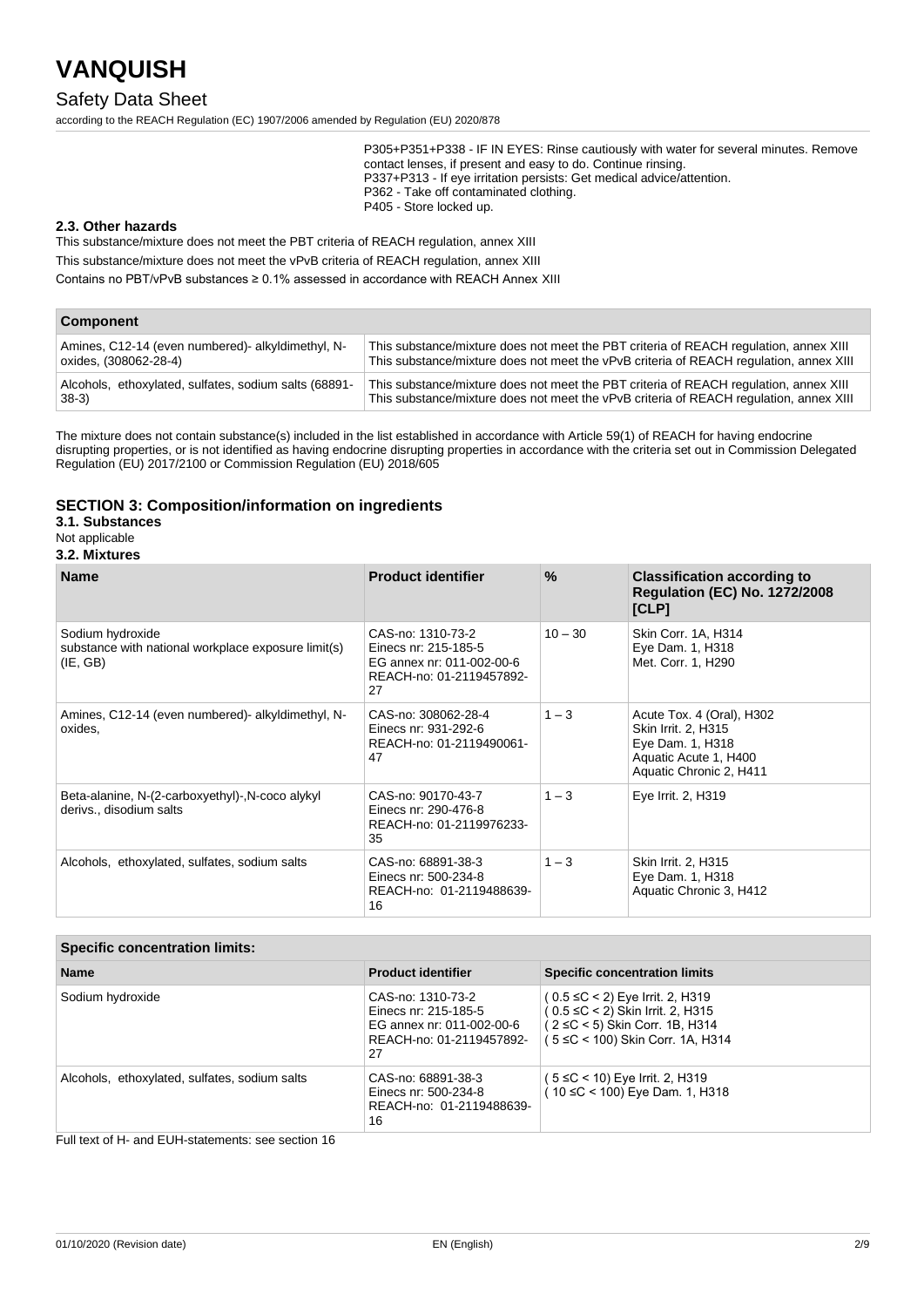## Safety Data Sheet

according to the REACH Regulation (EC) 1907/2006 amended by Regulation (EU) 2020/878

## **SECTION 4: First aid measures**

| 4.1. Description of first aid measures                                                                                 |                                                                                                                                                                    |
|------------------------------------------------------------------------------------------------------------------------|--------------------------------------------------------------------------------------------------------------------------------------------------------------------|
| General advice                                                                                                         | : Never give anything by mouth to an unconscious person. If you feel unwell, seek medical<br>advice (show the label where possible).                               |
| Inhalation                                                                                                             | : Remove person to fresh air and keep comfortable for breathing. Immediately call a<br>POISON CENTER/doctor.                                                       |
| Skin contact                                                                                                           | : Take off immediately all contaminated clothing. Rinse skin with water/shower. Immediately<br>call a POISON CENTER/doctor.                                        |
| Eye contact                                                                                                            | : Rinse cautiously with water for several minutes. Remove contact lenses, if present and<br>easy to do. Continue rinsing. Immediately call a POISON CENTER/doctor. |
| Ingestion                                                                                                              | : Rinse mouth. Do NOT induce vomiting. Immediately call a POISON CENTER/doctor.                                                                                    |
| 4.2. Most important symptoms and effects, both acute and delayed                                                       |                                                                                                                                                                    |
| Symptoms/effects                                                                                                       | : Causes severe skin burns and eye damage.                                                                                                                         |
| Acute effects inhalation                                                                                               | : May cause shortness of breath, tightness of the chest, a sore throat and cough.                                                                                  |
| Acute effects skin                                                                                                     | : Causes severe burns.                                                                                                                                             |
| Acute effects eyes                                                                                                     | : Causes serious eye damage. Causes serious eye burns.                                                                                                             |
| Acute effects oral route                                                                                               | : Abdominal pain, nausea. Burns or irritation of the linings of the mouth, throat, and<br>gastrointestinal tract.                                                  |
| 4.3. Indication of any immediate medical attention and special treatment needed<br>No additional information available |                                                                                                                                                                    |
|                                                                                                                        |                                                                                                                                                                    |

| <b>SECTION 5: Firefighting measures</b>                                                                                                       |                                                                                                                                                                          |
|-----------------------------------------------------------------------------------------------------------------------------------------------|--------------------------------------------------------------------------------------------------------------------------------------------------------------------------|
| 5.1. Extinguishing media<br>Suitable extinguishing media                                                                                      | : Water.                                                                                                                                                                 |
| 5.2. Special hazards arising from the substance or mixture<br>Hazardous decomposition products in case of fire                                | : Corrosive vapours.                                                                                                                                                     |
| 5.3. Advice for firefighters                                                                                                                  |                                                                                                                                                                          |
| Firefighting instructions                                                                                                                     | : Use water spray or fog for cooling exposed containers. Exercise caution when fighting any<br>chemical fire. Prevent fire fighting water from entering the environment. |
| Protection during firefighting                                                                                                                | : Do not enter fire area without proper protective equipment, including respiratory protection.                                                                          |
| 6.1. Personal precautions, protective equipment and emergency procedures<br>6.1.1. For non-emergency personnel<br><b>Emergency procedures</b> | : Evacuate unnecessary personnel.                                                                                                                                        |
| 6.1.2. For emergency responders                                                                                                               |                                                                                                                                                                          |
| Protective equipment                                                                                                                          | : Equip cleanup crew with proper protection.                                                                                                                             |
| <b>Emergency procedures</b>                                                                                                                   | : Ventilate area.                                                                                                                                                        |
| 6.2. Environmental precautions<br>Prevent entry to sewers and public waters. Notify authorities if liquid enters sewers or public waters.     |                                                                                                                                                                          |
| 6.3. Methods and material for containment and cleaning up                                                                                     |                                                                                                                                                                          |
| Methods for cleaning up                                                                                                                       | : Soak up spills with inert solids, such as clay or diatomaceous earth as soon as possible.<br>Collect spillage. Store away from other materials.                        |
| 6.4. Reference to other sections                                                                                                              |                                                                                                                                                                          |

See Section 8. Exposure controls and personal protection.

## **SECTION 7: Handling and storage**

| 7.1. Precautions for safe handling                                |                                                                                                                                                                                                                                                                                                          |
|-------------------------------------------------------------------|----------------------------------------------------------------------------------------------------------------------------------------------------------------------------------------------------------------------------------------------------------------------------------------------------------|
| Precautions for safe handling                                     | : Wash hands and other exposed areas with mild soap and water before eating, drinking or<br>smoking and when leaving work. Provide good ventilation in process area to prevent<br>formation of vapour. Do not breathe dust/fume/gas/mist/vapours/spray. Avoid contact<br>during pregnancy/while nursing. |
| Hygiene measures                                                  | : Wash hands, forearms and face thoroughly after handling.                                                                                                                                                                                                                                               |
| 7.2. Conditions for safe storage, including any incompatibilities |                                                                                                                                                                                                                                                                                                          |
| Technical measures                                                | : Comply with applicable regulations.                                                                                                                                                                                                                                                                    |
| Storage conditions                                                | : Keep container tightly closed.                                                                                                                                                                                                                                                                         |
| Incompatible products                                             | : Strong acids.                                                                                                                                                                                                                                                                                          |
| Packaging materials                                               | : polyethylene. stainless steel.                                                                                                                                                                                                                                                                         |
| 7.3. Specific end use(s)<br>No additional information available   |                                                                                                                                                                                                                                                                                                          |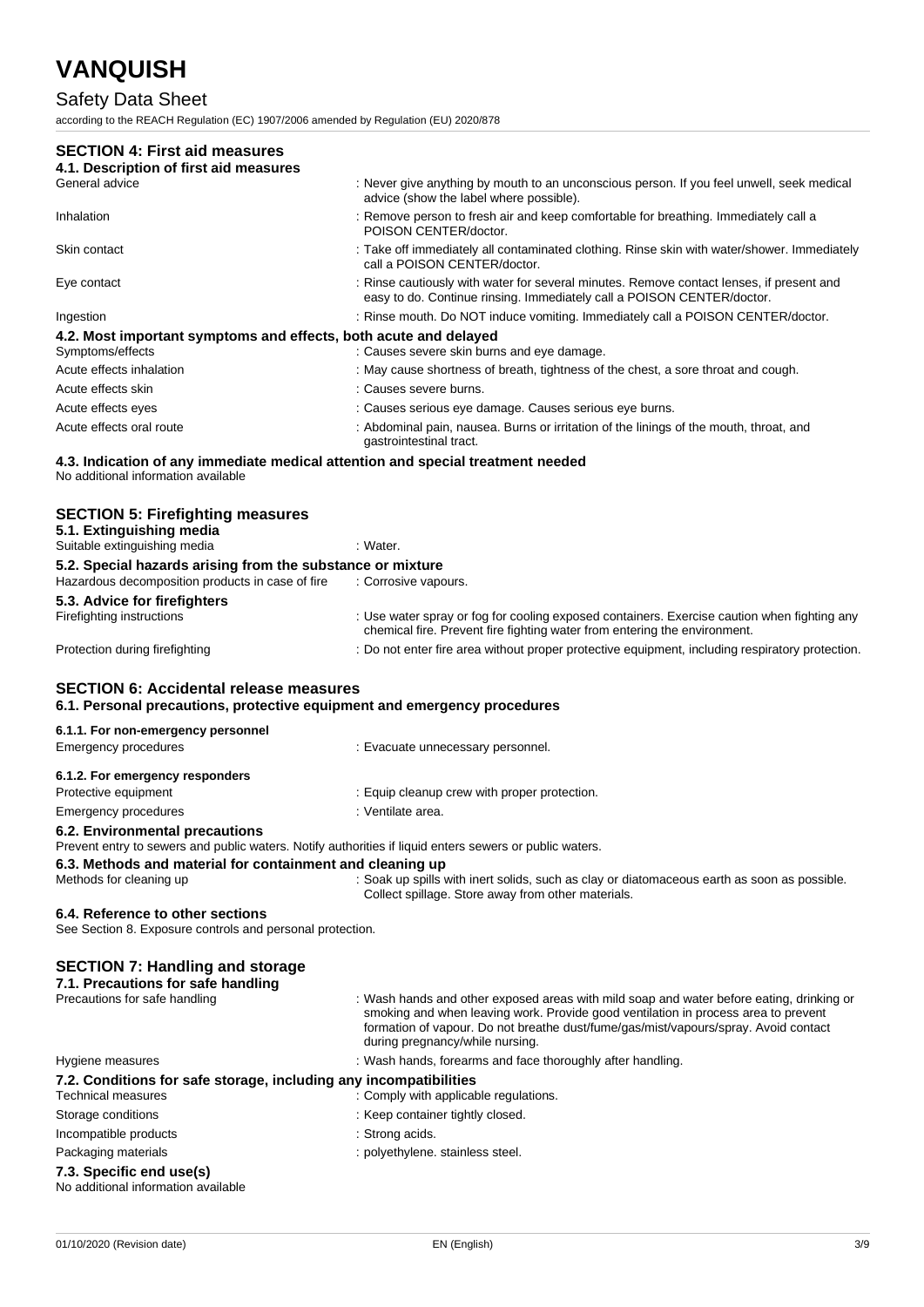## Safety Data Sheet

according to the REACH Regulation (EC) 1907/2006 amended by Regulation (EU) 2020/878

## **SECTION 8: Exposure controls/personal protection**

## **8.1. Control parameters**

### **8.1.1 National occupational exposure and biological limit values**

| Sodium hydroxide (1310-73-2)                                  |                                       |  |
|---------------------------------------------------------------|---------------------------------------|--|
| <b>Ireland - Occupational Exposure Limits</b>                 |                                       |  |
| Local name                                                    | Sodium hydroxide                      |  |
| <b>OEL STEL</b>                                               | $2 \text{ mg/m}^3$                    |  |
| Chemical Agents Code of Practice 2021<br>Regulatory reference |                                       |  |
| <b>United Kingdom - Occupational Exposure Limits</b>          |                                       |  |
| Local name                                                    | Sodium hydroxide                      |  |
| WEL STEL (OEL STEL)                                           | $2 \text{ mg/m}^3$                    |  |
| Regulatory reference                                          | EH40/2005 (Fourth edition, 2020). HSE |  |

## **8.1.2. Recommended monitoring procedures**

No additional information available

## **8.1.3. Air contaminants formed**

No additional information available

#### **8.1.4. DNEL and PNEC** No additional information available

## **8.1.5. Control banding**

No additional information available **8.2. Exposure controls**

#### **8.2.1. Appropriate engineering controls** No additional information available

#### **8.2.2. Personal protection equipment**

#### **Personal protective equipment:**

Avoid all unnecessary exposure.

#### **Personal protective equipment symbol(s):**



#### **8.2.2.1. Eye and face protection**

**Eye protection:**

Chemical goggles or face shield

#### **8.2.2.2. Skin protection**

**Protective equipment:** Wear suitable protective clothing. alkali resistant protective clothing

#### **Hand protection:**

Wear protective gloves.

#### **8.2.2.3. Respiratory protection** No additional information available

**8.2.2.4. Thermal hazards** No additional information available

#### **8.2.3. Environmental exposure controls**

#### **Other information:**

Do not eat, drink or smoke during use.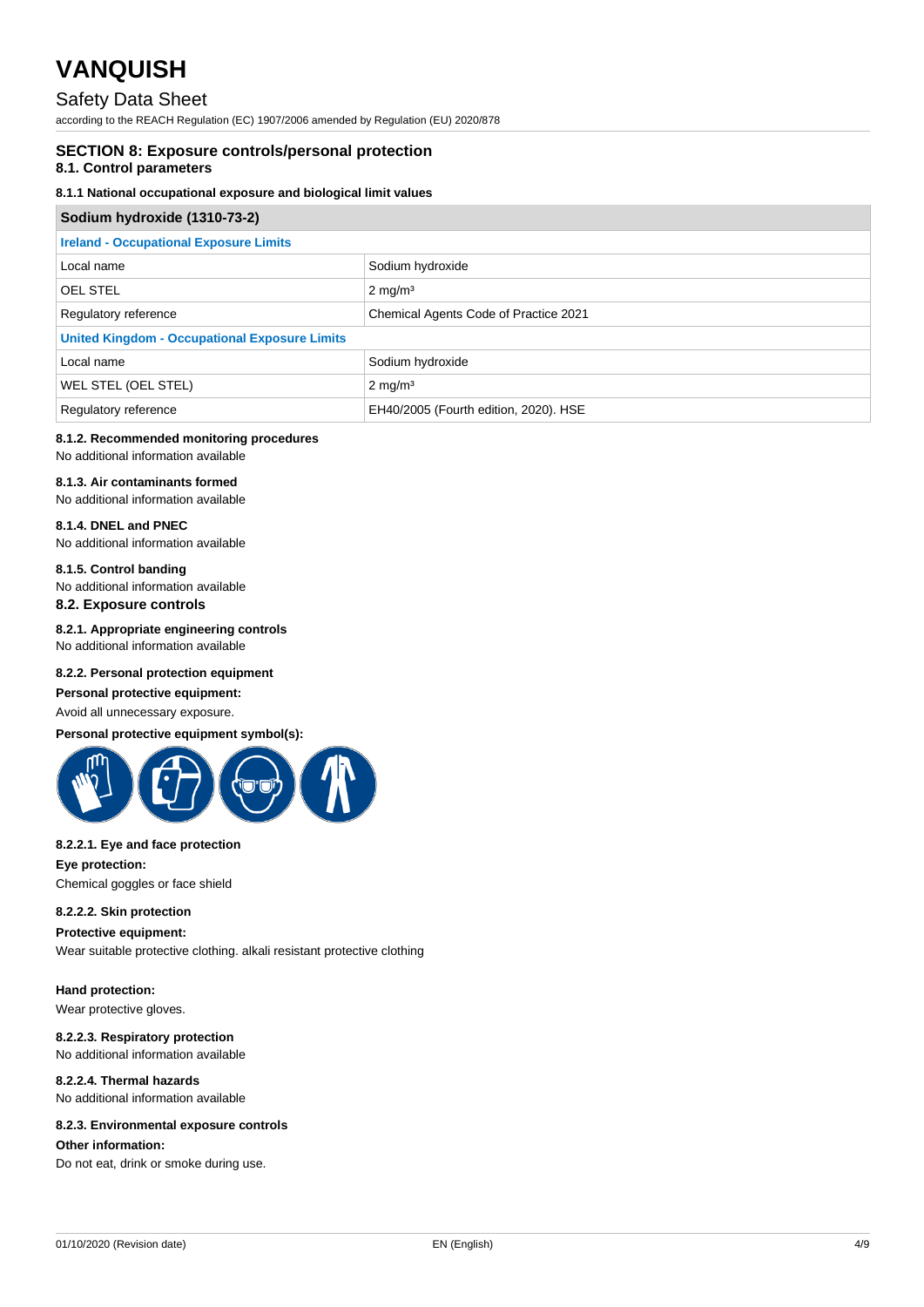## Safety Data Sheet

according to the REACH Regulation (EC) 1907/2006 amended by Regulation (EU) 2020/878

#### **SECTION 9: Physical and chemical properties**

#### **9.1. Information on basic physical and chemical properties**

| Physical state                                  | : Liquid                     |
|-------------------------------------------------|------------------------------|
| Colour                                          | : Colourless.                |
| Physical state/form                             | : Liquid.                    |
| Odour                                           | : odourless.                 |
| Odour threshold                                 | : Not available              |
| Melting point/range                             | : 0 °C                       |
| Freezing point                                  | : Not available              |
| Boiling point/Boiling range                     | : 100 $\degree$ C            |
| Flammability                                    | : Non flammable.             |
| <b>Explosive limits</b>                         | : Not available              |
| Lower explosion limit                           | : Not available              |
| Upper explosion limit                           | : Not available              |
| Flash point                                     | : Not available              |
| Autoignition temperature                        | : Not available              |
| Decomposition temperature                       | : Not available              |
| рH                                              | $: 13 - 14$                  |
| Viscosity, kinematic                            | : Not available              |
| Viscosity, dynamic                              | : $\approx$ 1100 cP at 20 °C |
| Solubility                                      | : Soluble in water.          |
| Partition coefficient n-octanol/water (Log Kow) | : Not available              |
| Vapour pressure                                 | : Not available              |
| Vapour pressure at 50 °C                        | : Not available              |
| Density                                         | : Not available              |
| Relative density                                | : 1.175                      |
| Relative vapour density at 20 °C                | : Not available              |
| Particle characteristics                        | : Not applicable             |
| 0.2. Other information                          |                              |

#### **9.2. Other information**

**9.2.1. Information with regard to physical hazard classes**

No additional information available

#### **9.2.2. Other safety characteristics**

No additional information available

#### **SECTION 10: Stability and reactivity**

**10.1. Reactivity**

Thermal decomposition generates : Corrosive vapours.

#### **10.2. Chemical stability**

Stable under normal conditions.

### **10.3. Possibility of hazardous reactions**

No dangerous reactions known under normal conditions of use.

### **10.4. Conditions to avoid**

No additional information available

**10.5. Incompatible materials**

Strong acids. Aluminium. Zinc. **10.6. Hazardous decomposition products**

fume. Carbon monoxide. Carbon dioxide. Thermal decomposition generates : Corrosive vapours. Nitrogen oxides.

| <b>SECTION 11: Toxicological information</b> |                                                                                |
|----------------------------------------------|--------------------------------------------------------------------------------|
|                                              | 11.1. Information on hazard classes as defined in Regulation (EC) No 1272/2008 |
| Acute toxicity (oral)                        | : Not classified                                                               |
| Acute toxicity (dermal)                      | : Not classified                                                               |

| Actric toxicity (definition) | . INUL GRUSSIIIEU |
|------------------------------|-------------------|
| Acute toxicity (inhalation)  | : Not classified  |

| Amines, C12-14 (even numbered)- alkyldimethyl, N-oxides, (308062-28-4) |                       |
|------------------------------------------------------------------------|-----------------------|
| LD50 oral rat                                                          | 1064 mg/kg            |
| Alcohols, ethoxylated, sulfates, sodium salts (68891-38-3)             |                       |
| LD50 oral rat                                                          | > 4100 mg/kg OCDE 401 |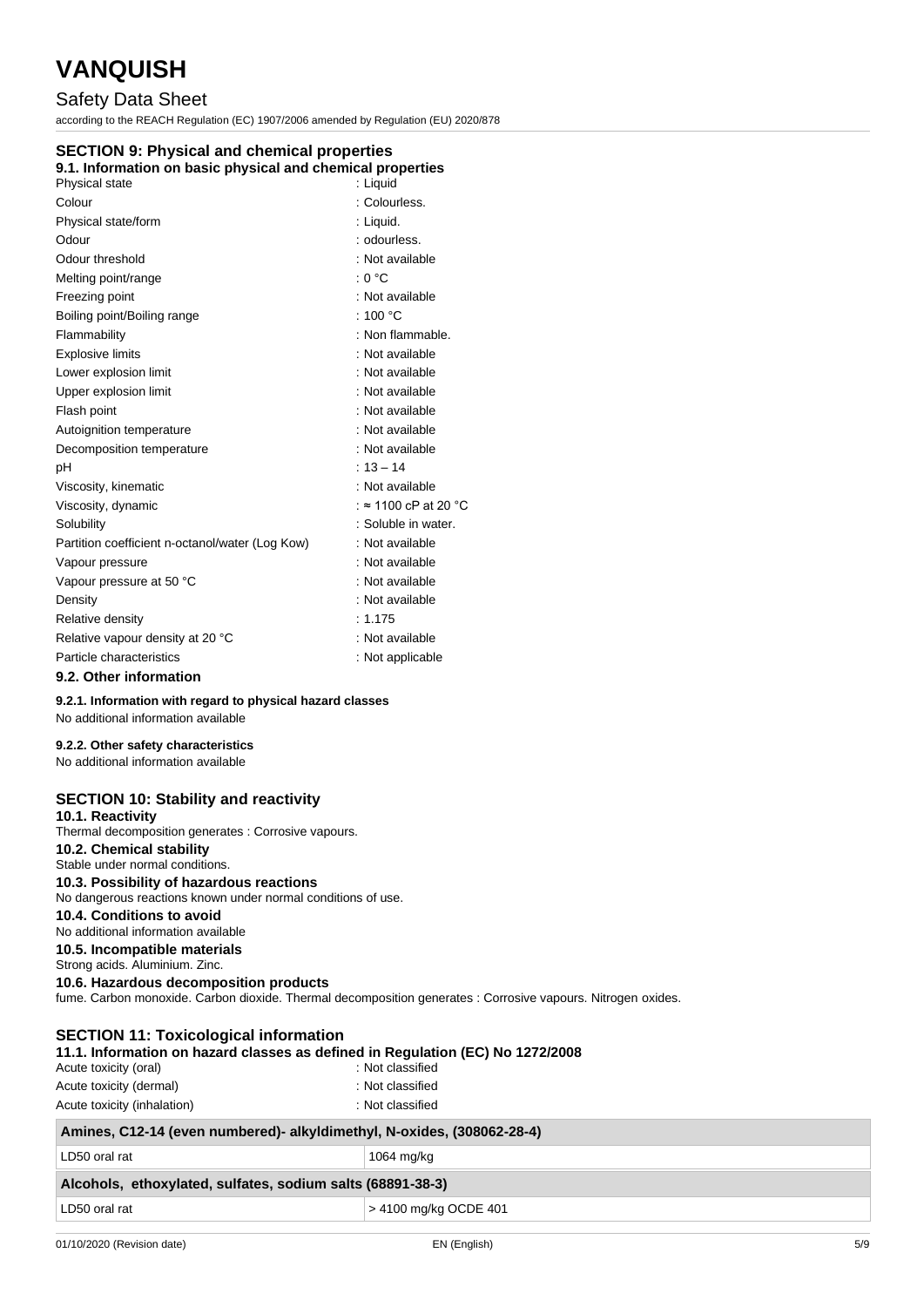## Safety Data Sheet

according to the REACH Regulation (EC) 1907/2006 amended by Regulation (EU) 2020/878

| Alcohols, ethoxylated, sulfates, sodium salts (68891-38-3)                                                      |                                                                    |  |
|-----------------------------------------------------------------------------------------------------------------|--------------------------------------------------------------------|--|
| LD50 dermal rat                                                                                                 | > 2000 mg/kg OCDE 402                                              |  |
| Skin corrosion/irritation                                                                                       | : Causes severe skin burns.<br>pH: 13 - 14                         |  |
| Serious eye damage/irritation                                                                                   | : Assumed to cause serious eye damage<br>pH: 13 - 14               |  |
| Respiratory or skin sensitisation                                                                               | : Not classified                                                   |  |
| Additional information                                                                                          | : Based on available data, the classification criteria are not met |  |
| Germ cell mutagenicity                                                                                          | : Not classified                                                   |  |
| Additional information                                                                                          | : Based on available data, the classification criteria are not met |  |
| Carcinogenicity                                                                                                 | : Not classified                                                   |  |
| Additional information                                                                                          | : Based on available data, the classification criteria are not met |  |
| Reproductive toxicity                                                                                           | : Not classified                                                   |  |
| Additional information                                                                                          | : Based on available data, the classification criteria are not met |  |
| STOT-single exposure                                                                                            | : Not classified                                                   |  |
| Additional information                                                                                          | : Based on available data, the classification criteria are not met |  |
| STOT-repeated exposure                                                                                          | : Not classified                                                   |  |
| Additional information                                                                                          | : Based on available data, the classification criteria are not met |  |
| Aspiration hazard                                                                                               | : Not classified                                                   |  |
| Additional information                                                                                          | : Based on available data, the classification criteria are not met |  |
| 11.2. Information on other hazards                                                                              |                                                                    |  |
| 11.2.1. Endocrine disrupting properties<br>No additional information available                                  |                                                                    |  |
| 11.2.2. Other information<br>Potential adverse human health effects and<br>symptoms                             | : Based on available data, the classification criteria are not met |  |
| <b>SECTION 12: Ecological information</b><br>12.1. Toxicity<br>Hazardous to the aquatic environment, short-term | : Not classified                                                   |  |
| (acute)<br>Hazardous to the aquatic environment, long-term<br>(chronic)                                         | : Not classified                                                   |  |
| Not rapidly degradable                                                                                          |                                                                    |  |
| Sodium hydroxide (1310-73-2)                                                                                    |                                                                    |  |

| <b>JUGILIII IIJULUALUE (1910-19-4)</b>                                 |  |
|------------------------------------------------------------------------|--|
| $> 35$ mg/l                                                            |  |
| 40.4 mg/l (Ceriodaphnia)                                               |  |
| > 33 mg/l waterflea                                                    |  |
| Amines, C12-14 (even numbered)- alkyldimethyl, N-oxides, (308062-28-4) |  |
| $2.67$ mg/l                                                            |  |
| $3.1$ mg/l                                                             |  |
| $0.143$ mg/l                                                           |  |
| $0.067$ mg/l                                                           |  |
| Alcohols, ethoxylated, sulfates, sodium salts (68891-38-3)             |  |
| 7.1 mg/l OCDE 203                                                      |  |
| $7.2$ mg/l                                                             |  |
| 27.7 mg/l                                                              |  |
|                                                                        |  |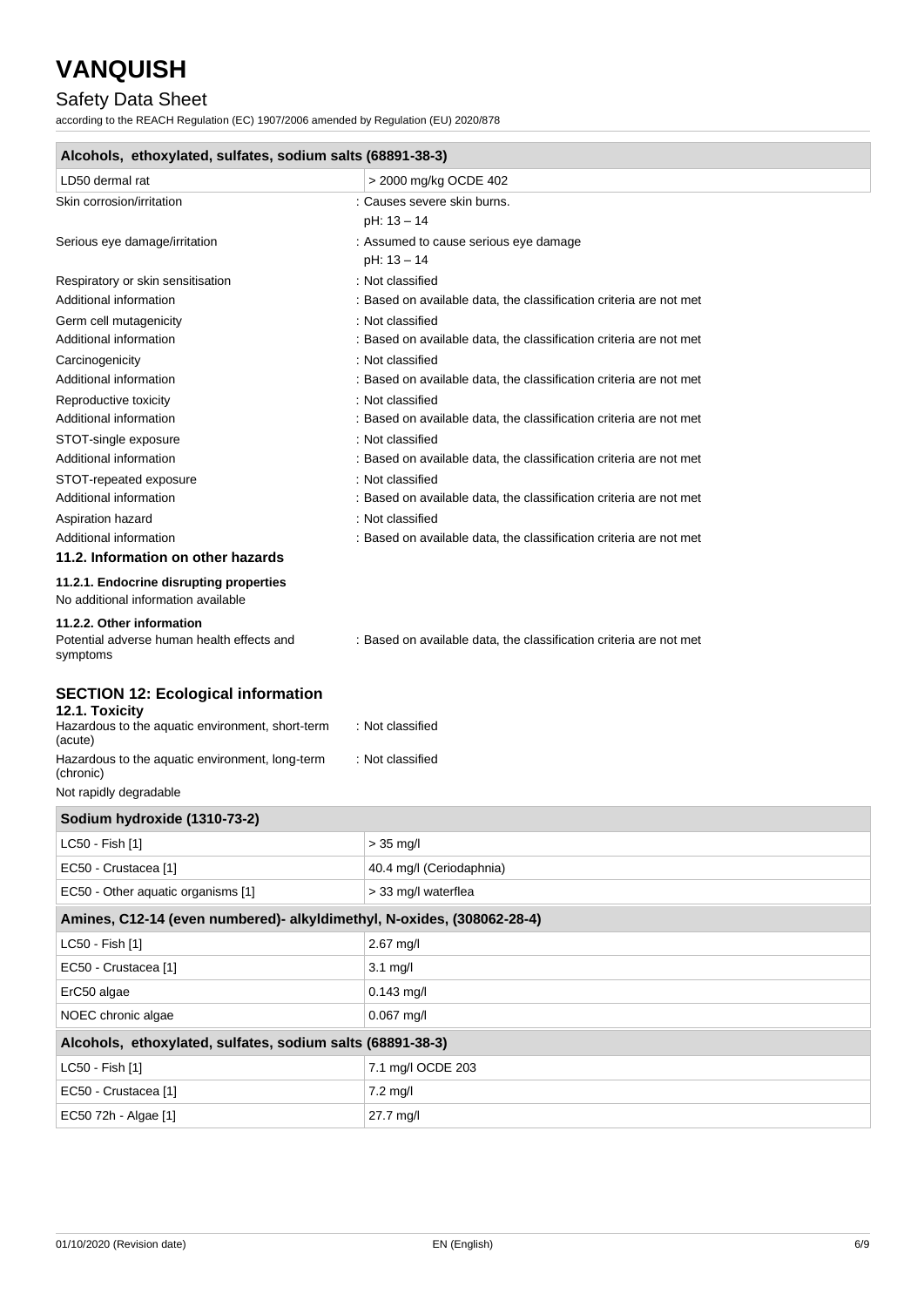## Safety Data Sheet

according to the REACH Regulation (EC) 1907/2006 amended by Regulation (EU) 2020/878

| 12.2. Persistence and degradability                                                                                       |                                                                                                                                             |                                                                                                                                                                                                                                                                                        |
|---------------------------------------------------------------------------------------------------------------------------|---------------------------------------------------------------------------------------------------------------------------------------------|----------------------------------------------------------------------------------------------------------------------------------------------------------------------------------------------------------------------------------------------------------------------------------------|
| <b>VANQUISH</b>                                                                                                           |                                                                                                                                             |                                                                                                                                                                                                                                                                                        |
| Persistence and degradability                                                                                             | to support this assertion are held at the disposal of the competent authorities of the<br>of a detergent manufacturer.                      | Biodegradable. The surfactant(s) contained in this preparation complies (comply) with the<br>biodegradability criteria as laid down in Regulation (EC) No. 648/2004 on detergents. Data<br>Member States and will be made available to them, at their direct request or at the request |
| Sodium hydroxide (1310-73-2)                                                                                              |                                                                                                                                             |                                                                                                                                                                                                                                                                                        |
| Persistence and degradability                                                                                             | Not applicable.                                                                                                                             |                                                                                                                                                                                                                                                                                        |
| Alcohols, ethoxylated, sulfates, sodium salts (68891-38-3)                                                                |                                                                                                                                             |                                                                                                                                                                                                                                                                                        |
| Persistence and degradability                                                                                             | Readily biodegradable, according to appropriate OECD test.                                                                                  |                                                                                                                                                                                                                                                                                        |
| 12.3. Bioaccumulative potential                                                                                           |                                                                                                                                             |                                                                                                                                                                                                                                                                                        |
| <b>VANQUISH</b>                                                                                                           |                                                                                                                                             |                                                                                                                                                                                                                                                                                        |
| Bioaccumulative potential                                                                                                 | No bioaccumulation.                                                                                                                         |                                                                                                                                                                                                                                                                                        |
| Sodium hydroxide (1310-73-2)                                                                                              |                                                                                                                                             |                                                                                                                                                                                                                                                                                        |
| Log Pow                                                                                                                   | $-3.88$                                                                                                                                     |                                                                                                                                                                                                                                                                                        |
| Bioaccumulative potential                                                                                                 | No bioaccumulation.                                                                                                                         |                                                                                                                                                                                                                                                                                        |
| 12.4. Mobility in soil<br>No additional information available                                                             |                                                                                                                                             |                                                                                                                                                                                                                                                                                        |
| 12.5. Results of PBT and vPvB assessment                                                                                  |                                                                                                                                             |                                                                                                                                                                                                                                                                                        |
| <b>VANQUISH</b>                                                                                                           |                                                                                                                                             |                                                                                                                                                                                                                                                                                        |
| This substance/mixture does not meet the PBT criteria of REACH regulation, annex XIII                                     |                                                                                                                                             |                                                                                                                                                                                                                                                                                        |
| This substance/mixture does not meet the vPvB criteria of REACH regulation, annex XIII                                    |                                                                                                                                             |                                                                                                                                                                                                                                                                                        |
| 12.6. Endocrine disrupting properties<br>No additional information available                                              |                                                                                                                                             |                                                                                                                                                                                                                                                                                        |
| 12.7. Other adverse effects<br>Additional information                                                                     | : Avoid release to the environment.                                                                                                         |                                                                                                                                                                                                                                                                                        |
| <b>SECTION 13: Disposal considerations</b><br>13.1. Waste treatment methods<br>Product/Packaging disposal recommendations | : Dispose in a safe manner in accordance with local/national regulations. Dispose of<br>regional, national and/or international regulation. | contents/container to hazardous or special waste collection point, in accordance with local,                                                                                                                                                                                           |
| Waste / unused products                                                                                                   | : Avoid release to the environment.                                                                                                         |                                                                                                                                                                                                                                                                                        |
| <b>SECTION 14: Transport information</b><br>In accordance with ADR / IMDG / IATA                                          |                                                                                                                                             |                                                                                                                                                                                                                                                                                        |
| <b>ADR</b>                                                                                                                | <b>IMDG</b>                                                                                                                                 | <b>IATA</b>                                                                                                                                                                                                                                                                            |
|                                                                                                                           |                                                                                                                                             |                                                                                                                                                                                                                                                                                        |

| <b>UN 1760</b>                                                     | <b>UN 1760</b>                                                | <b>UN 1760</b>                                                |
|--------------------------------------------------------------------|---------------------------------------------------------------|---------------------------------------------------------------|
| 14.2. UN proper shipping name                                      |                                                               |                                                               |
| CORROSIVE LIQUID, N.O.S.                                           | CORROSIVE LIQUID, N.O.S.                                      | Corrosive liquid, n.o.s.                                      |
| <b>Transport document description</b>                              |                                                               |                                                               |
| UN 1760 CORROSIVE LIQUID, N.O.S.<br>(Sodium hydroxide), 8, II, (E) | UN 1760 CORROSIVE LIQUID, N.O.S.<br>(Sodium hydroxide), 8, II | UN 1760 Corrosive liquid, n.o.s. (Sodium<br>hydroxide), 8, II |
| 14.3. Transport hazard class(es)                                   |                                                               |                                                               |
| 8                                                                  | 8                                                             | 8                                                             |
|                                                                    |                                                               |                                                               |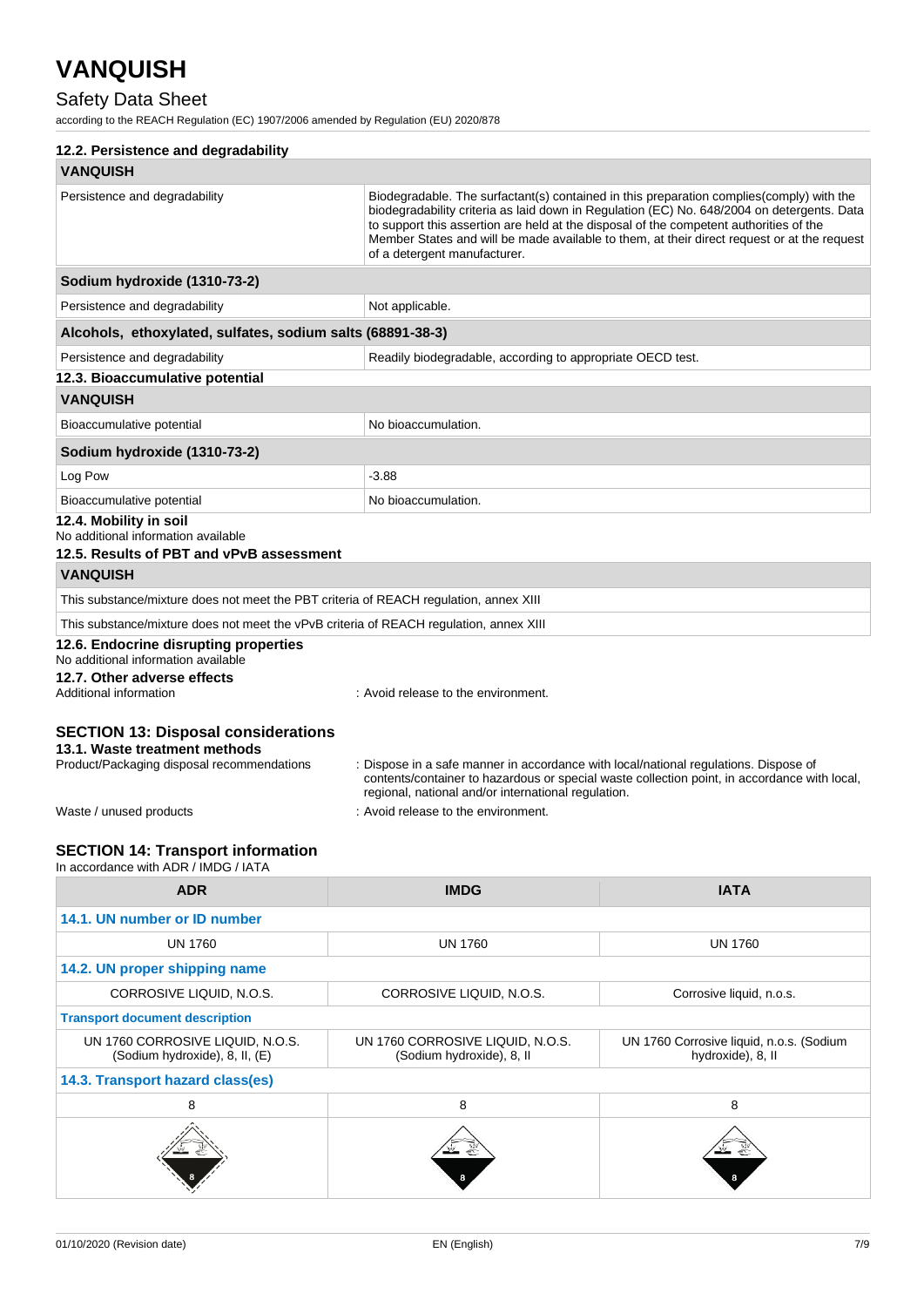## Safety Data Sheet

according to the REACH Regulation (EC) 1907/2006 amended by Regulation (EU) 2020/878

| <b>ADR</b>                                                    | <b>IMDG</b>                                               | <b>IATA</b>                       |
|---------------------------------------------------------------|-----------------------------------------------------------|-----------------------------------|
| 14.4. Packing group                                           |                                                           |                                   |
| Ш                                                             | Ш                                                         | Ш                                 |
| <b>14.5. Environmental hazards</b>                            |                                                           |                                   |
| Dangerous for the environment: No                             | Dangerous for the environment: No<br>Marine pollutant: No | Dangerous for the environment: No |
| No supplementary information available                        |                                                           |                                   |
| 14.6. Special precautions for user                            |                                                           |                                   |
| <b>Overland transport</b>                                     |                                                           |                                   |
| Classification code (ADR)                                     | : C9                                                      |                                   |
| Special provisions (ADR)                                      | : 274                                                     |                                   |
| Limited quantities (ADR)                                      | : 11                                                      |                                   |
| Packing instructions (ADR)                                    | : P001, IBC02                                             |                                   |
| Mixed packing provisions (ADR)                                | : MP15                                                    |                                   |
| Portable tank and bulk container instructions<br>(ADR)        | : T11                                                     |                                   |
| Portable tank and bulk container special provisions<br>(ADR)  | : TP2, TP27                                               |                                   |
| Tank code (ADR)                                               | $:$ L4BN                                                  |                                   |
| Vehicle for tank carriage                                     | : AT                                                      |                                   |
| Transport category (ADR)                                      | : 2                                                       |                                   |
| Hazard identification number (Kemler No.)                     | :80                                                       |                                   |
| Orange plates                                                 | 80<br>1760                                                |                                   |
| Tunnel code                                                   | E                                                         |                                   |
| EAC code                                                      | : 2X                                                      |                                   |
| APP code                                                      | $\mathbf{B}$                                              |                                   |
| <b>Transport by sea</b>                                       |                                                           |                                   |
| Special provisions (IMDG)                                     | : 274                                                     |                                   |
| Limited quantities (IMDG)                                     | : 1L                                                      |                                   |
| Packing instructions (IMDG)                                   | : P001                                                    |                                   |
| IBC packing instructions (IMDG)                               | : IBC02                                                   |                                   |
| Air transport                                                 |                                                           |                                   |
| PCA Limited quantities (IATA)                                 | : Y840                                                    |                                   |
| PCA limited quantity max net quantity (IATA)                  | : 0.5L                                                    |                                   |
| PCA packing instructions (IATA)                               | :851                                                      |                                   |
| PCA max net quantity (IATA)                                   | :1L                                                       |                                   |
| CAO packing instructions (IATA)                               | :855                                                      |                                   |
| CAO max net quantity (IATA)                                   | :30L                                                      |                                   |
| Special provisions (IATA)                                     | : A3, A803                                                |                                   |
| 14.7. Maritime transport in bulk according to IMO instruments |                                                           |                                   |

Not applicable

## **SECTION 15: Regulatory information**

**15.1. Safety, health and environmental regulations/legislation specific for the substance or mixture**

#### **15.1.1. EU-Regulations**

Contains no REACH substances with Annex XVII restrictions

Contains no substance on the REACH candidate list

Contains no REACH Annex XIV substances

Contains no substance subject to Regulation (EU) No 649/2012 of the European Parliament and of the Council of 4 July 2012 concerning the export and import of hazardous chemicals.